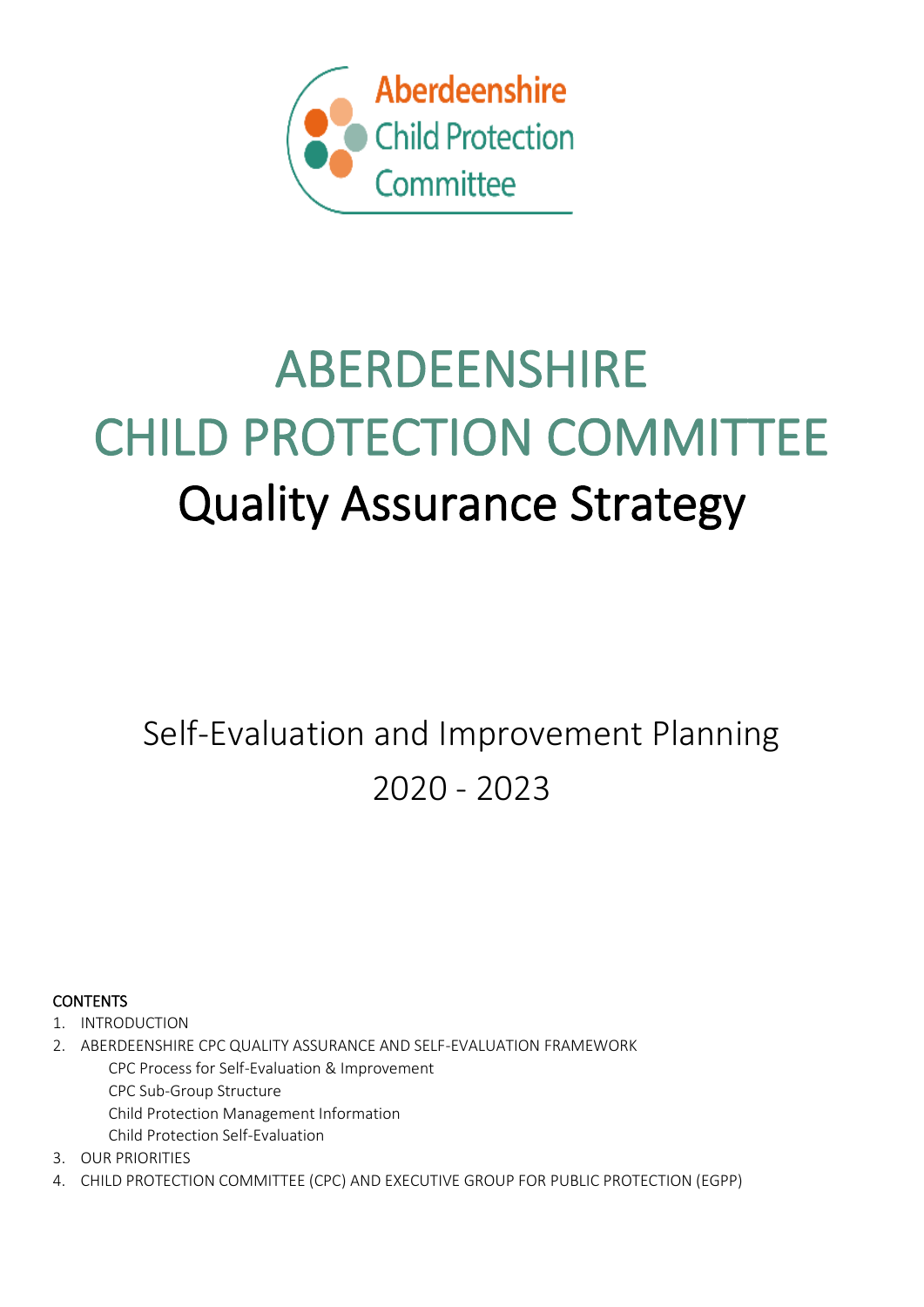# 1. INTRODUCTION

Aberdeenshire Child Protection Committee (CPC) requires systematic performance management and quality assurance arrangements across all relevant services. These are essential in order to provide the CPC with information in order that the partnership can monitor how well the range of services are doing and to identify those areas where resources are inefficient or where improvement is required. The CPC functions are detailed below -

Continuous Improvement

- Policies, procedures & Protocols
- Self Evaluation, Performance Management & Quality Assurance
- Promoting Good Practice
	- Training & Staff Development

Strategic Planning

- Communication, collaboration and co-operation
- Making & maintaining links with other planning fora

Public Information & Communication

- Raising Public Awareness
- Involving Children and young people and their families

*(National Guidance for Child Protection in Scotland: 2014)*

## 2. ABERDEENSHIRE CPC QUALITY ASSURANCE AND SELF-EVALUATION FRAMEWORK

#### CPC Process for Self-Evaluation & Improvement

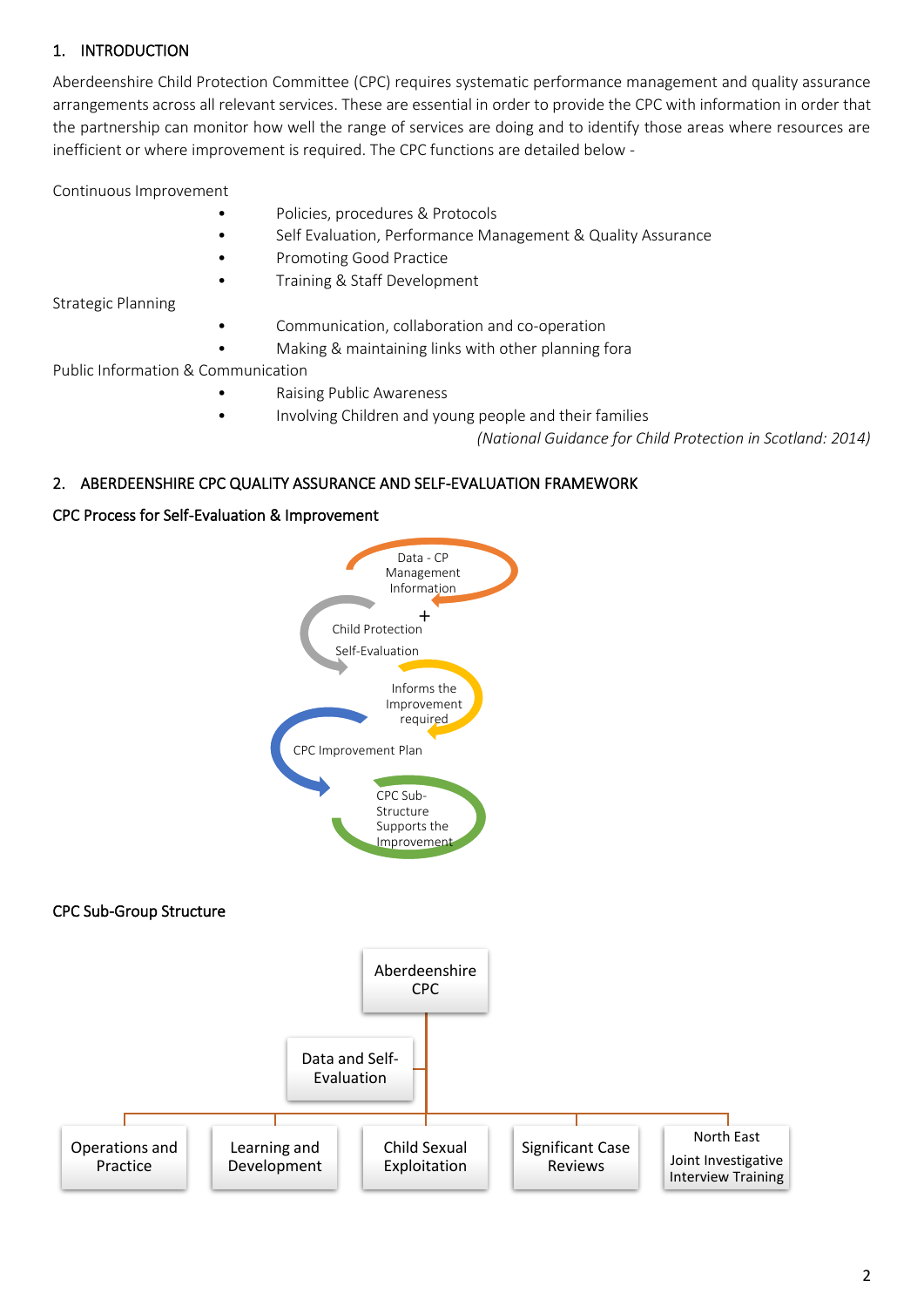## Child Protection Management Information

The CPC gathers a range of foundation data on a number of child protection processes in Aberdeenshire. This dataset is updated quarterly and establishes a base picture of key child protection processes, specialist circumstances and where services are being delivered. The data is prepared in sections, which has an associated commentary box which gives a dialogue on the information and what we think it tells us. The information can be numbers, percentages, such as numbers of children on the CP Register, as well as performance information.

#### Child Protection Self-Evaluation

There are a number of ways in which we can learn about our Child Protection practice. Information can be collated in a systematic regular manner, as well as undertaking themed activity in response to evaluating where we require knowledge and reassurances regarding our analysis of the data or practice area/s. Some examples are described below-

Data scrutiny (this includes national as well as local data where relevant) Documentation review (where applicable) Case file audit Staff focus groups Meeting with Children and Families Learning from Initial and Significant Case Review's Learning from Inspections Staff surveys Feedback from service users Young people's questionnaire Single Agency Audit and Evaluation work shared with the CPC

# 3. OUR PRIORITIES

Aberdeenshire Community Planning Partnership (CPP) Local Outcomes Improvement Plan (LOIP) 2017 – 2027 <https://www.ouraberdeenshire.org.uk/our-priorities/local-outcomes-improvement-plan/>

The CPP Board agreed three LOIP priorities for Aberdeenshire. Three Strategic Lead Partnership (SLP) groups will oversee the development of the priorities -

- Changing Aberdeenshire's Relationship with Alcohol *Lead group: Aberdeenshire Alcohol & Drugs Partnership*
- Reducing Child Poverty *Lead group: Tackling Poverty & Inequalities (TP&I) Strategic Group*
- Connected and Cohesive Communities (Locality Plans) *Lead group: Connected & Cohesive Communities. A newly formed strategic partnership group involving third sector and partner organisations.*

Aberdeenshire Children's Services Plan 2017 -2020

- <https://www.girfec-aberdeenshire.org/who-we-are/our-childrens-services-plan/>

The 5 priorities are -

- Early Years
- Children & Young People's Mental Health & Wellbeing
- Children with a Disability
- Substance Misuse
- Corporate Parenting

Each priority is addressed by a multi-agency action plan. These include specific aims which detail how we are working in partnership to tackle this issue, and what action we are taking to make an impact on the lives of those children, young people, and families affected.